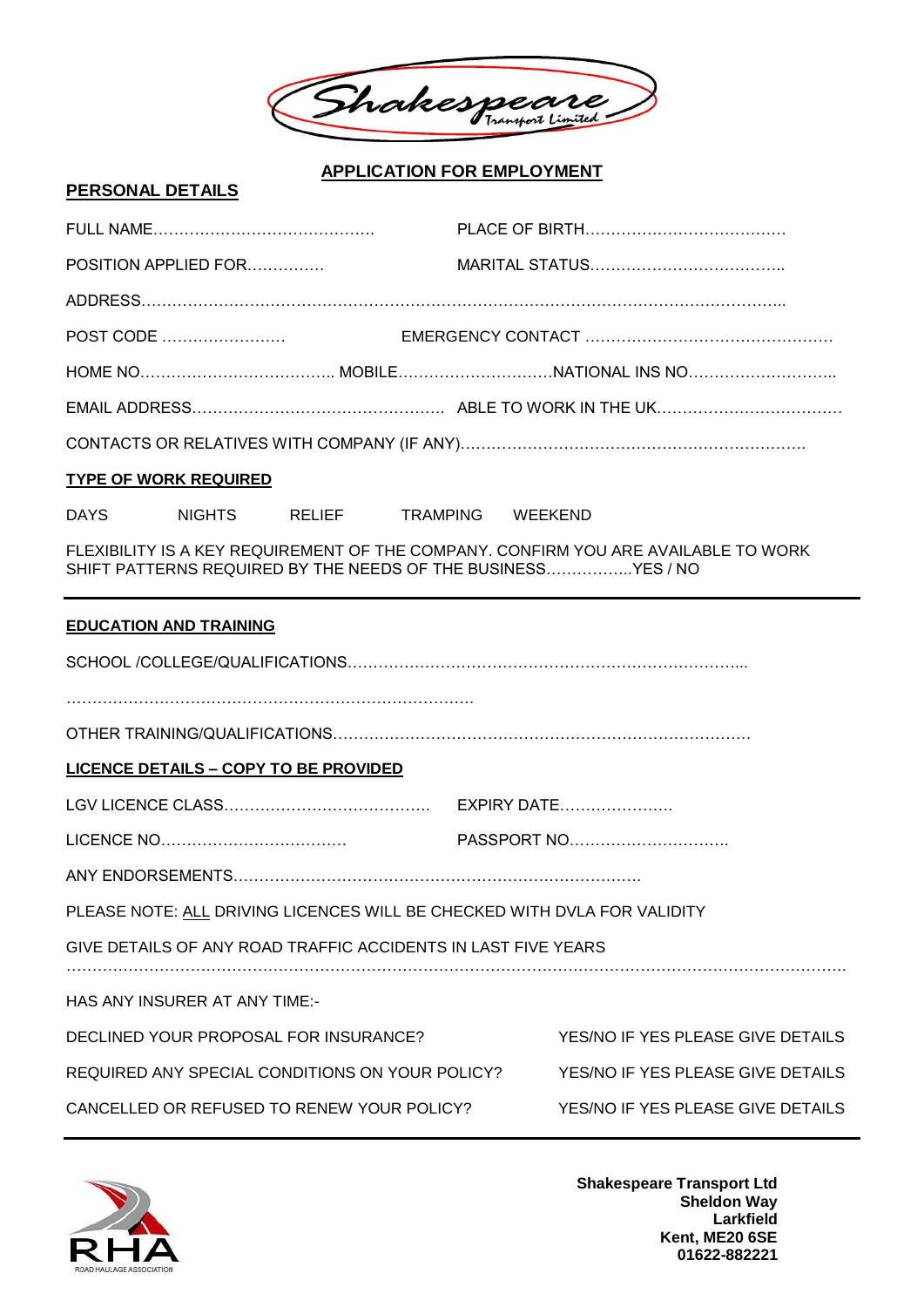## **DCPC DETAILS**

| HAVE YOU UNDERTAKEN ANY ELEMENTS OF DRIVER CPC YES/NO                                                                            |                                                                                   |  |  |
|----------------------------------------------------------------------------------------------------------------------------------|-----------------------------------------------------------------------------------|--|--|
|                                                                                                                                  |                                                                                   |  |  |
| AFFECT YOUR EMPLOYMENT?                                                                                                          | HAVE YOU HAD ANY SERIOUS ILLNESS, OR HAVE YOU ANY PHYSICAL DISABILITY WHICH MIGHT |  |  |
|                                                                                                                                  |                                                                                   |  |  |
|                                                                                                                                  |                                                                                   |  |  |
|                                                                                                                                  |                                                                                   |  |  |
| ANY OFFER OF EMPLOYMENT IS SUBJECT TO THE RECEIPT OF SATISFACTORY MEDICAL<br>INFORMATION WHICH MAY INCLUDE A MEDICAL EXAMINATION |                                                                                   |  |  |
| <b>EMPLOYMENT HISTORY</b>                                                                                                        |                                                                                   |  |  |
| 1. PRESENT/LAST EMPLOYERS                                                                                                        | 2.PREVIOUS EMPLOYER                                                               |  |  |
|                                                                                                                                  |                                                                                   |  |  |
|                                                                                                                                  | JOB TITLE                                                                         |  |  |
| DUTIES                                                                                                                           | DUTIES                                                                            |  |  |
| CONTACT NAME                                                                                                                     | CONTACT NAME                                                                      |  |  |
| CONTACT NO                                                                                                                       | CONTACT NO                                                                        |  |  |
| LENGTH OF SERVICE                                                                                                                | <b>LENGTH OF SERVICE</b>                                                          |  |  |
|                                                                                                                                  |                                                                                   |  |  |
| <b>REASON FOR LEAVING</b>                                                                                                        | <b>REASON FOR LEAVING</b>                                                         |  |  |
|                                                                                                                                  |                                                                                   |  |  |
| SOURCE OF INTRODUCTION:                                                                                                          |                                                                                   |  |  |
|                                                                                                                                  |                                                                                   |  |  |
| <b>ADDITIONAL INFORMATION</b>                                                                                                    |                                                                                   |  |  |
| PLEASE GIVE EXAMPLES OF TYPES OF TRAILERS USED AND EXPERIENCE GAINED                                                             |                                                                                   |  |  |
|                                                                                                                                  |                                                                                   |  |  |

FLEXIBILITY IS A KEY REQUIREMENT OF THE COMPANY. CONFIRM YOU ARE AVAILABLE TO WORK SHIFT PATTERNS REQUIRED BY THE NEEDS OF THE BUSINESS……………..YES / NO



**Shakespeare Transport Ltd Sheldon Way Larkfield Kent, ME20 6SE 01622-882221**